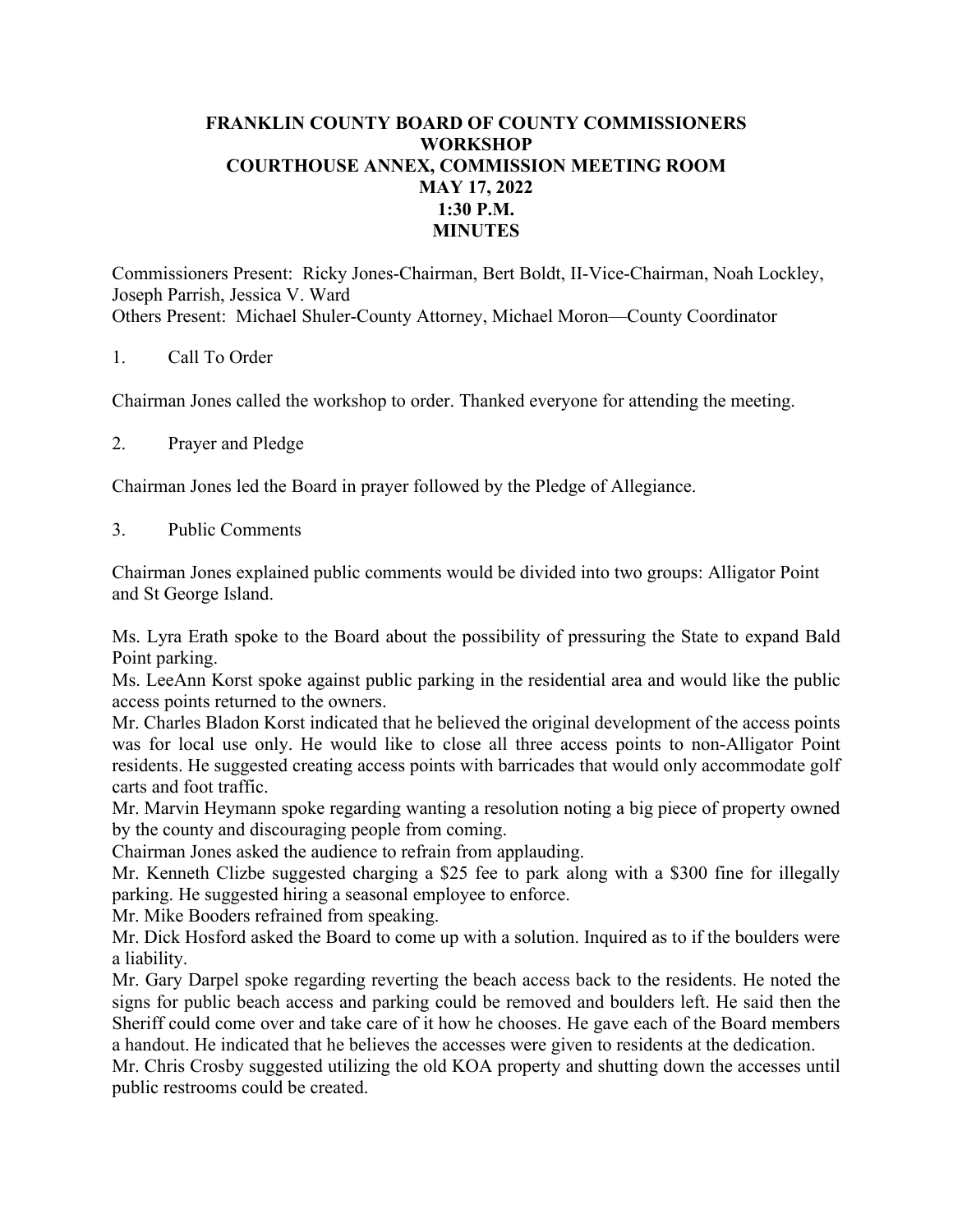Ms. Nonda Meng noted that a short-term cost-efficient solution would be to add more barriers.

Mr. Mark Schmidt suggested eliminating public parking and noted the issues with having no restrooms.

Mr. John Berry said the residents are the ones that are supposed to be the benefactors of the beach access. He suggested having dedicated officers from March through October.

Mr. John McCarter noted that illegal parking isn't just on Island Drive, and it affects all of the residents.

Mr. Ben Houston supported the Sheriff's idea of large boulders and would like to see this plan implemented within three weeks. He said APTA would like to partner with the County to develop a long-term parking plan. He suggested having a parking lot with a payment box, and someone to monitor and send tickers for non-payment. He noted there are no handicap-accessible spaces at this time.

Mr. Eldred Wynne Eden expressed concerns about putting boulders on roads.

Mr. Bucky Mitchell spoke as an owner who does not live on the beach but relies on friends with beach access. He expressed the need for a resolution that would allow everyone who lived on Alligator Point access to the beach.

Ms. Debbie Brett suggested putting up a directional sign so that people know where public parking is located. She spoke against adding additional parking areas.

Ms. Pat O'Connell spoke about people parking on Franklin Blvd center noting this is the area designated in 2018 as the area to be improved. She said this is a new issue and she just wanted to get in front of it.

Mr. David Covington said there are two issues parking in the public section of the commercial district and mobile food trailers. He suggested getting them to move parallel so that it doesn't cause a traffic jam. He noted that the parking is a safety issue and suggested putting up designated signs for public parking.

- 4. Sheriff's Department Beach Parking Issues Update
- 5. Board Discussion

Sheriff Smith noted that there isn't much of an update and they have been in a holding pattern. He said there have been a lot of mixed feelings and suggestions. He said the parking issue is certainly not going away unless it is addressed. He said that he felt their resources are better spent on other issues within the county. He noted that he believed the larger rocks where we have overflow adjacent to the three parking areas would be beneficial. These rocks would need to be large enough that you can't just pick up and move them. Chairman Jones noted that he has been working with Duke Energy asking them to move the power poles from the right of way on East and West Gorrie so that we can designate parking areas there. Sheriff Smith noted that St George Island and Alligator Point are very different, and that parking violation isn't normally as much a problem on St George Island. He said until a resolution is reached his department is now complaint driven. He doesn't think it's a good way to use resources patrolling parking. Doing this takes away from officers being able to enforce speed limits, drunk driving, etc. Chairman Jones asked Captain Ward what kind of time is taken to deal with each parking violation. Sheriff Smith said that every situation is different. If a wrecker is available and they can hook it to the car they can handle it that way. Sometimes situations are on the verge of becoming physically waiting for the tow truck. It could take 15 minutes to hours depending on the situation. Chairman Jones said that in dealing with ten illegally parked cars, one officer could spend their entire shift. Chairman Jones said he has tried to avoid additional signage but at this point does not see any way around it. Lt. Ward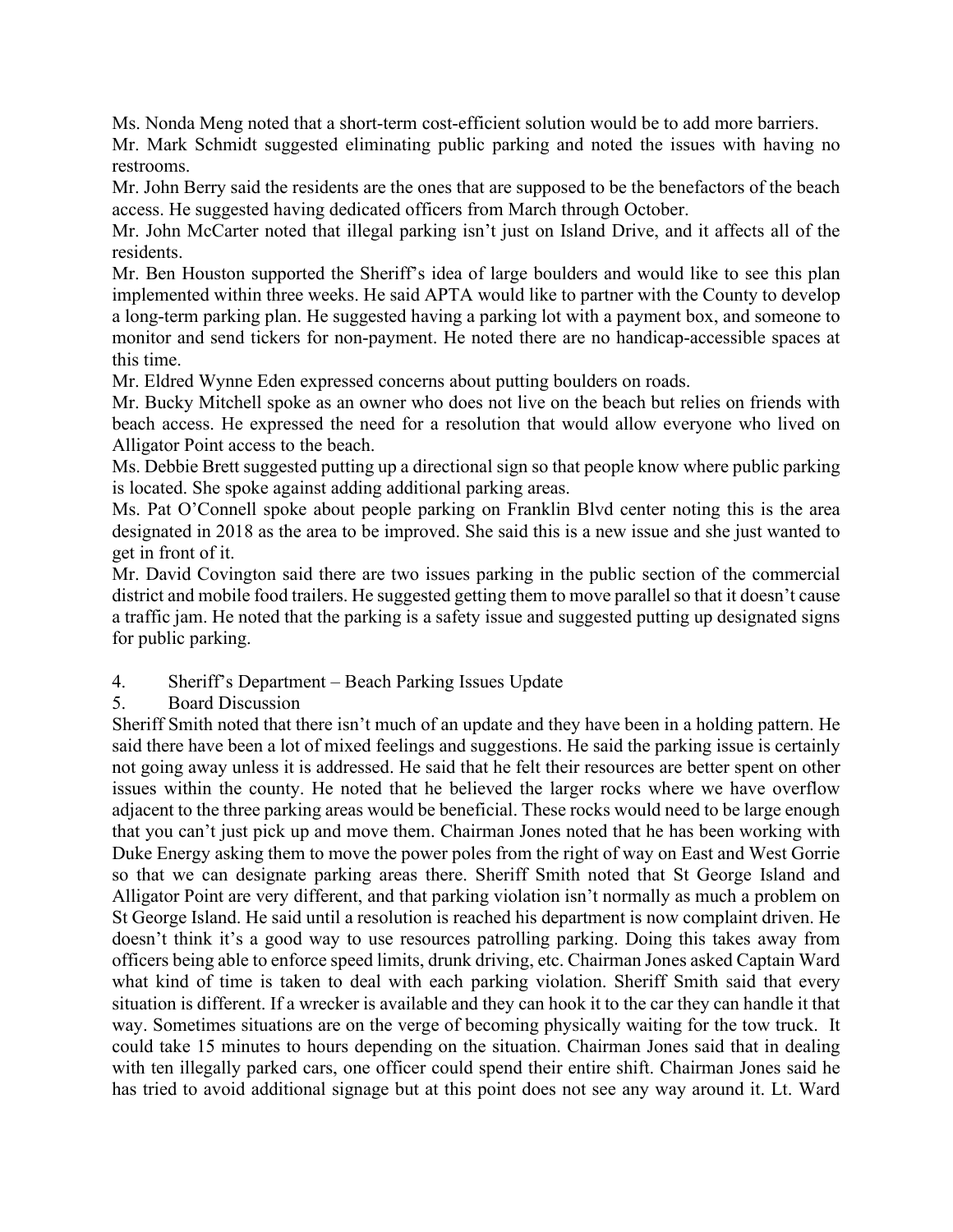noted that it is not the same people every weekend. Commissioner Parrish said there is a disrespect for law enforcement across the county. Some of it has to do with the Covid effect, people wanting to get out and about. He noted that we need a temporary solution before summer to avoid being overwhelmed. Lt. Ward noted that there have been multiple complaints about speeding. Sheriff Smith noted that he would much rather be dealing with the speeding and DUIs than trying to get cars off of the right of way. He said that all deputies have radars and there is zero-tolerance for it. Chairman Jones noted that whatever solution we come up with has to be enforceable. Sheriff Smith noted that even a temporary fix will help reduce the time officers are spending on it. Commissioner Boldt said that all Franklin County beaches are created equal but are not the same. He outlined several steps and phases to address the parking at Alligator Point which included adding barriers by June 15th, putting a directional sign at the intersection of Bald Point, and adding electronic signs with some language like 'park wrong, be fined', paying to park with a dedicated officer to enforce and banning dogs and alcohol on public beaches. Commissioner Ward noted that she had taken a trip to Alligator Point recently. She suggested putting up a gate at the public beach with a keypad for residents only. However, she noted in doing this the homeowners would be solely responsible for the maintenance and upkeep of the road. She suggested other options which included marking parking spaces appropriately, adding an old, marked police car with a decoy, and adding boulders. She suggested making the old KOA property a parking lot with beach access. Have a kiosk and pay to park, add port-a-potties temporarily. Use the parking fees to facilitate the costs associated with it. On St George Island she suggested marking spaces and designating how the food trucks should park to allow for additional parking. Commissioner Parrish noted that there are mixed opinions and no easy solution. If the county is going to spend ten million dollars to renourish the beach he believes we should have a mechanism to put the beach back in the event of a storm. He inquired of Attorney Shuler if shutting the beach access points down would be discriminatory and would even be legal. Commissioner Parrish noted that there is no easy solution to the problem. Attorney Shuler addressed the matter of cutting off public access to a public beach. One person sent him a message reminding him that the road at the plantation, which was once a public road, is now closed. He said there is something in the record he could take a look at. To my knowledge, public property for public use with public funds has always been a policy of the board. In 2001 there was a similar issue on St George Island, and on behalf of the county, Attorney Shuler said he engaged in litigation to establish as a matter of law that the beaches were public beaches. The three public beach access points at Alligator Point are similar in nature to those on St George Island. He will go back and look at them again, but not aware of anything that would designate them as private beaches. Commissioner Parrish asked if the access was closed would it be closed to everyone. He said he is of the opinion that public access to a public beach is for everyone. Commissioner Boldt asked Attorney Shuler to research if the barriers can be used so that we can get them out there. Chairman Jones said some of these things we need to find a way to do quicker versus later. He said he does not want to be having this same discussion next May. We are seeking to find answers to the problems. He suggested at the next meeting discussing what can be done on a temporary basis and then a permanent solution. We are dealing with growth management. Mr. Moron noted a small group may need to meet with AFTA to determine a short-term and long-term fix.